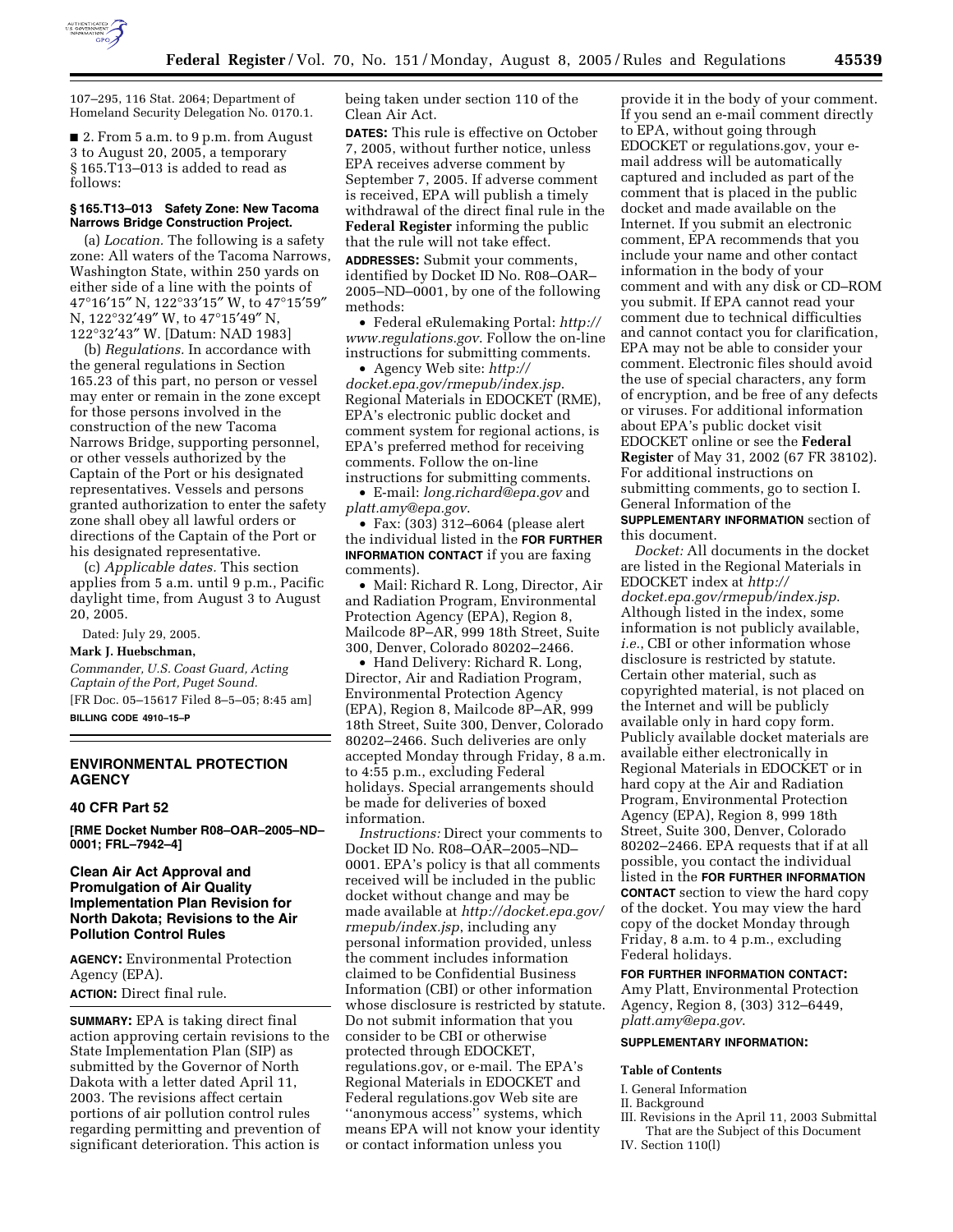# V. Final Action

VI. Statutory and Executive Order Reviews

## **Definitions**

For the purpose of this document, we are giving meaning to certain words or initials as follows:

(i) The words or initials *Act* or *CAA* mean or refer to the Clean Air Act, unless the context indicates otherwise.

(ii) The words *EPA*, *we, us* or *our* mean or refer to the United States

Environmental Protection Agency. (iii) The initials *SIP* mean or refer to

State Implementation Plan. (iv) The words *State* or *ND* mean the

State of North Dakota, unless the context indicates otherwise.

(v) The initials *PSD* mean prevention of significant deterioration of air quality.

(vi) The initials NDDH mean or refer to the North Dakota Department of Health.

### **I. General Information**

# *A. What Should I Consider as I Prepare My Comments for EPA?*

1. *Submitting CBI.* Do not submit this information to EPA through Regional Materials in EDOCKET, regulations.gov or e-mail. Clearly mark the part or all of the information that you claim to be CBI. For CBI information in a disk or CD ROM that you mail to EPA, mark the outside of the disk or CD ROM as CBI and then identify electronically within the disk or CD ROM the specific information that is claimed as CBI. In addition to one complete version of the comment that includes information claimed as CBI, a copy of the comment that does not contain the information claimed as CBI must be submitted for inclusion in the public docket. Information so marked will not be disclosed except in accordance with procedures set forth in 40 CFR part 2.

2. *Tips for Preparing Your Comments.* When submitting comments, remember to:

I. Identify the rulemaking by docket number and other identifying information (subject heading, **Federal Register** date and page number).

II. Follow directions—The agency may ask you to respond to specific questions or organize comments by referencing a Code of Federal Regulations (CFR) part or section number.

III. Explain why you agree or disagree; suggest alternatives and substitute language for your requested changes.

IV. Describe any assumptions and provide any technical information and/ or data that you used.

V. If you estimate potential costs or burdens, explain how you arrived at

your estimate in sufficient detail to allow for it to be reproduced.

VI. Provide specific examples to illustrate your concerns, and suggest alternatives.

VII. Explain your views as clearly as possible, avoiding the use of profanity or personal threats.

VIII. Make sure to submit your comments by the comment period deadline identified.

### **II. Background**

The Act requires States to follow certain procedures in developing implementation plans and plan revisions for submission to us. Sections 110(a)(2) and 110(l) of the Act provide that each implementation plan must be adopted after reasonable notice and public hearing.

To provide for public comment, the North Dakota Department of Health (NDDH), after providing notice, held a public hearing on April 19, 2002 to address the revisions to the State Implementation Plan (SIP) and Air Pollution Control Rules. Following the public hearing, comment period, and legal review by the North Dakota Attorney General's Office, the North Dakota State Health Council adopted the revisions, which became effective on March 1, 2003. The North Dakota Governor submitted the SIP revisions to us with a letter dated April 11, 2003.

On October 21, 2004, EPA published a notice of final rulemaking for the State of North Dakota (*see* 69 FR 61762). In that final rulemaking, we approved portions of the SIP revision submitted by the Governor of North Dakota on April 11, 2003. The portions of the SIP revision that we approved affected the North Dakota Air Pollution Control Rules regarding general provisions and emissions of particulate matter and sulfur compounds.

As we discussed in our October 21, 2004 notice of final rulemaking, we were handling separately the revisions in the April 11, 2003 submittal addressing North Dakota Air Pollution Control Rules Section 33–15–01–13, regarding shutdown and malfunction of an installation, certain portions of Chapter 33–15–14, regarding construction and minor source permitting, and certain portions of Chapter 33–15–15, regarding prevention of significant deterioration.

# **III. Revisions in the April 11, 2003 Submittal That Are the Subject of This Document**

The revisions in the April 11, 2003 submittal to be addressed in this document pertain to certain portions of the North Dakota Air Pollution Control

Rules regarding construction and minor source permitting and prevention of significant deterioration, which involve sections of the following chapters of the North Dakota Administrative Code (N.D.A.C.): 33–15–14 Designated Air Contaminant Sources, Permit to Construct, Minor Source Permit to Operate, Title V Permit to Operate (certain sections specific to construction and minor source permitting) and 33– 15–15 (Prevention of Significant Deterioration of Air Quality).

*A. Chapter 33–15–14, N.D.A.C., Designated Air Contaminant Sources, Permit to Construct, Minor Source Permit to Operate, Title V Permit to Operate (certain sections specific to construction and minor source permitting)* 

In the Permit to Construct section, 33– 15–14–02, subsection 33–15–14–02.5, Review of application—Standard for granting permits to construct, was revised to increase the amount of time the NDDH is allowed to make its preliminary determinations on a Permit to Construct application. The increase was from 30 days to 90 days. In addition, a revision was made to the provision regarding the preliminary determination on whether the proposed project will provide all known available and reasonable methods of emission control. ''All known'' was changed to ''necessary.'' The NDDH was concerned that ''all known'' could have been interpreted to require the absolute best control technology available (*i.e.*, Lowest Achievable Emission Rate or LAER) even though emission limits in the other rules of the SIP may require something less. Since it was never NDDH's intent to establish additional emission control requirements (especially LAER) in the Permit to Construct section that would supersede those in the rest of the SIP, this revision was made to clarify that the emission control methodology proposed must be sufficient to comply with the applicable rules but not more than the applicable requirements dictate.

Subdivision 33–15–14–02.13.i, paragraph 5, was revised to clarify that petroleum liquid storage tanks that are subject to air pollution control requirements under the State's New Source Performance Standards (NSPS) Program, Chapter 33–15–12, are not exempt from getting a permit to construct.

In the Minor Source Permit to Operate section, 33–15–14–03, subsection 33– 15–14–03.4, Performance testing, was revised to incorporate performance and emissions testing requirements previously located at 33–15–14–03.11.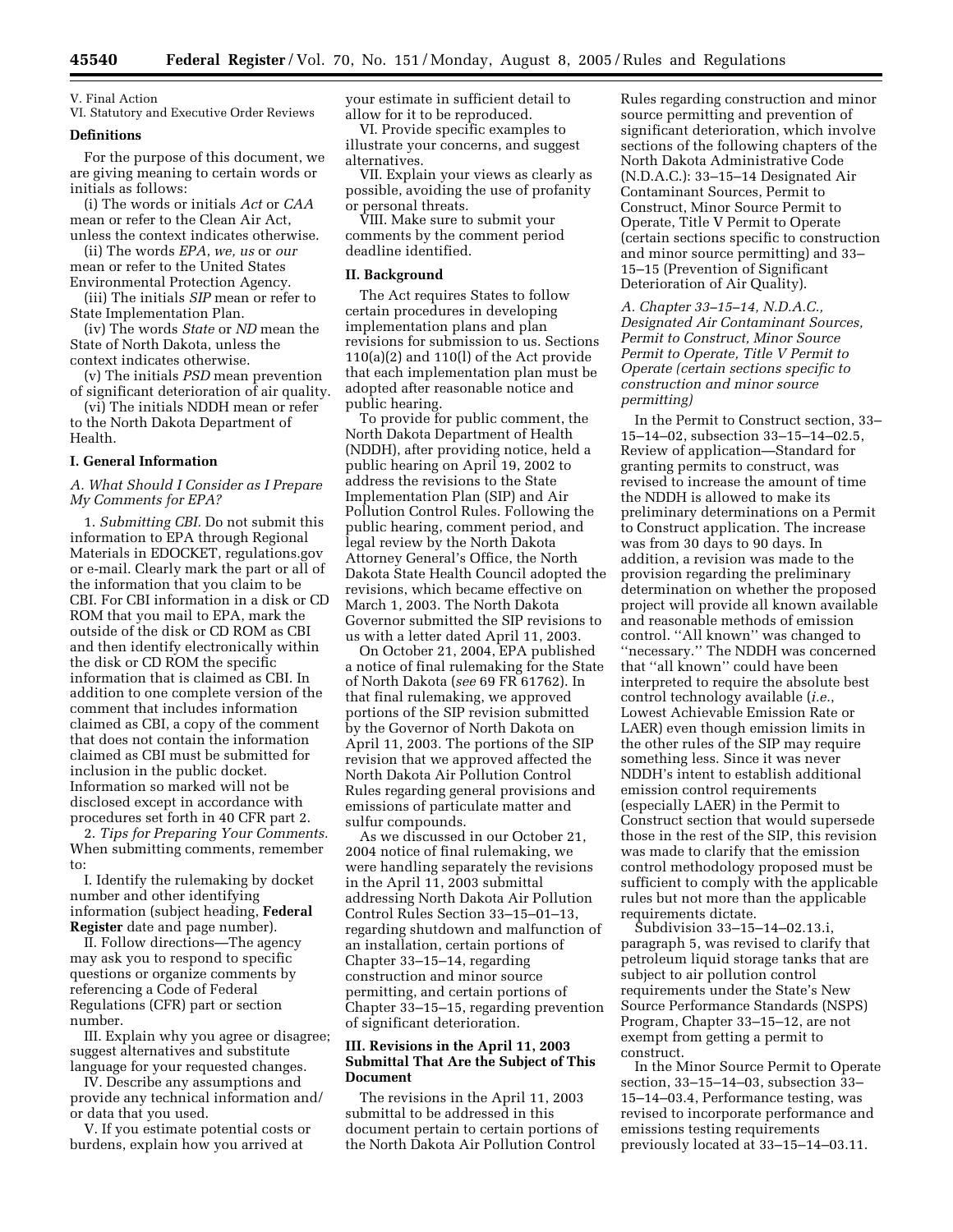As a result, subsection 33–15–14–03.11 was deleted.

In subsection 33–15–14–03.5, Action on applications, subparagraph 33–15– 14–03.5.a(1)(d), was revised to eliminate the requirement for delivery of a copy of the proposed minor source permit to operate and public notice to the chief executive officer of the city and county where the source is located and the Regional Planning Agency. Regional Planning Agencies will continue to get notice of preconstruction permits and counties will continue to get notice of federally enforceable minor source permits to operate since the State sends a copy to the County Auditor. Therefore, this revision results in a change in process but without any substantive impacts.

The changes to subsection 33–15–14– 03.5 also clarified that lands will be considered to be ''significantly affected'' by a source's emissions if the source is located within 50 kilometers of such land. While a source seeking a federally enforceable minor source permit to operate may cause localized air quality degradation near the source, these impacts diminish rapidly with increasing distance from the source. Therefore, EPA believes this clarification is reasonable since it is extremely unlikely that minor sources would have a significant impact beyond 50 km.

The revisions discussed above are clarifying or procedural in nature; therefore, these revisions are approvable.

Finally, in the Permit to Construct section, 33–15–14–02, Subsection 33– 15–14–02.13, Exemptions, subdivision 33–15–14–02.13.c was revised to amend an exemption for internal combustion engines. The change exempts internal combustion engines with a maximum rating of less than 1000 brake horsepower which operate less than 500 hours in a year from the construction permitting requirements provided they are not ''utility units'' as defined in the State's Acid Rain Program, Chapter 33– 15–21. This revision was made primarily for emergency generators. The State believes that almost all the engines that fall into this exemption category are diesel engines or natural gas fired. Therefore, using the appropriate AP–42 emission factors, they estimated that the most one of these engines will emit (*i.e.*, operating at 1000 horsepower for 500 hours/year) is 8 tons/year of any pollutant. Even though these units are exempt from the preconstruction permitting requirements, they must still comply with any other applicable requirements in the permitting rules. Also, if any such unit is located at a

major source, it will be included in the Title V permit.

The engines covered by this exemption will produce only a minimal increase in emissions. Since the ambient levels are well below the NAAQS, EPA concludes that this revision will not interfere with attainment or maintenance of the NAAQS or any other applicable requirement of the Act and is, therefore, approvable.

# *B. Chapter 33–15–15, N.D.A.C., Prevention of Significant Deterioration (PSD) of Air Quality*

In subsection 33–15–15–01.1, Definitions, the subparagraph regarding major modifications (33–15–15–  $01.1.x(2)(d)$  was revised. The revision clarifies that a physical change or change in the method of operation does not include an increase in the hours of operation or in the production rate, unless such change would be prohibited under any federally enforceable permit conditions established under the requirements of the PSD program (Chapter 33–15–15) or the Permit to Construct and Permit to Operate requirements of Chapter 33–15–14. This revision became effective at the State level on March 1, 2003, to make the regulations consistent with the Federal PSD requirements in effect at that time, as found in 40 CFR  $51.24(b)(2)(iii)(f)$  and 52.21(b)(2)(iii)(f). This revision is still consistent with the new PSD requirements found in 40 CFR 51.166 and 52.21, as promulgated on December 31, 2002. Therefore, this revision is approvable.

In addition, subsection 33–15–15– 01.4, Review of New Major Stationary Sources and Major Modifications, subparagraph 33–15–15–01.4.h(3), regarding source information, was updated to delete a reference to an outdated, obsolete State document regarding Best Available Control Technology (BACT). This revision is editorial in nature and is approvable.

## **IV. Section 110(l)**

Section 110(l) of the Clean Air Act states that a SIP revision cannot be approved if the revision would interfere with any applicable requirement concerning attainment and reasonable further progress towards attainment of the National Ambient Air Quality Standards (NAAQS) or any other applicable requirements of the Act. There are no nonattainment areas in North Dakota. The revisions to the permitting provisions and PSD rules, except as discussed below, were either clarifying or procedural in nature, will not affect emissions, and will not interfere with requirements of the Act

related to administrative or procedural provisions. Therefore, these revisions do not interfere with attainment or maintenance of the NAAQS or other applicable requirements of the Act.

The State believes that the exemption for internal combustion engines in 33– 15–14–02.13 applies mostly to emergency type generators that are diesel or natural gas fired. Using appropriate AP–42 emission factors, they demonstrated that the most one of these engines will emit (*i.e.*, operating at 1000 horsepower for 500 hours/year) is 8 tons/year of any pollutant. Therefore, the engines covered by this exemption will produce only a minimal increase in emissions. Since ambient levels are well below the NAAQS, EPA concludes that this revision will not interfere with attainment or maintenance of the NAAQS or any other applicable requirement of the Act.

Finally, the revision to the subparagraph 33–15–15–01.1.x(2)(d) of the PSD chapter was required by EPA to be consistent with Federal PSD requirements previously found in 40 CFR 51.24(b)(2)(iii)(f) and 40 CFR 52.21(b)(2)(iii)(f) and now located in 40 CFR 51.166 and 40 CFR 52.21. Therefore, the revision does not interfere with the attainment or maintenance of the NAAQS, or other applicable requirements of the Act, but provides some enhancement.

### **V. Final Action**

We reviewed the adequacy of these certain revisions submitted by the North Dakota Governor with a letter dated April 11, 2003, and find them approvable.

EPA is publishing this rule without prior proposal because the Agency views this as a noncontroversial amendment and anticipates no adverse comments. However, in the ''Proposed Rules'' section of today's **Federal Register** publication, EPA is publishing a separate document that will serve as the proposal to approve the SIP revision if adverse comments are filed. This rule will be effective October 7, 2005, without further notice unless the Agency receives adverse comments by September 7, 2005. If the EPA receives adverse comments, EPA will publish a timely withdrawal in the **Federal Register** informing the public that the rule will not take effect. EPA will address all public comments in a subsequent final rule based on the proposed rule. The EPA will not institute a second comment period on this action. Any parties interested in commenting must do so at this time. Please note that if EPA receives adverse comment on an amendment, paragraph,